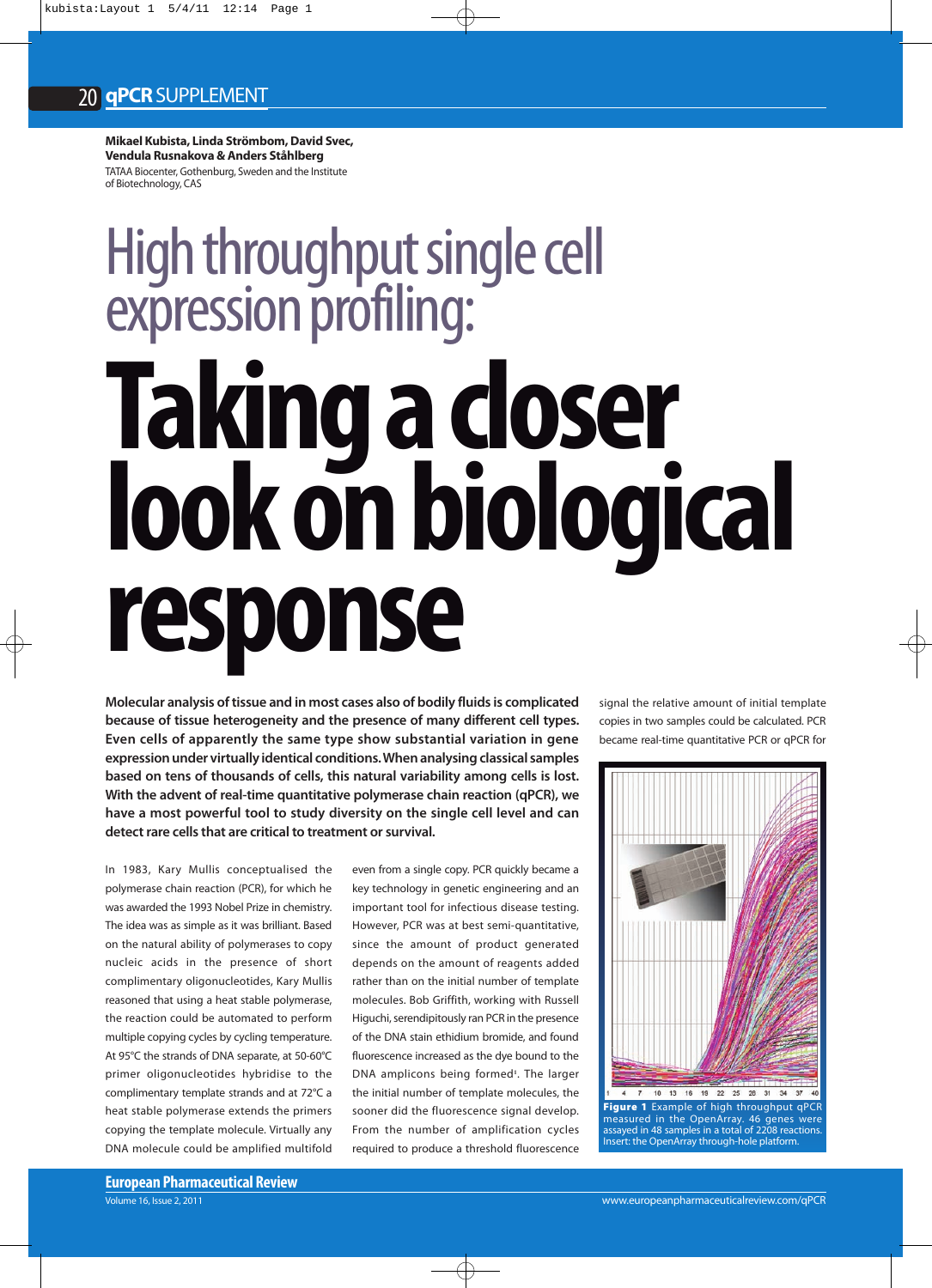short (**Figure 1**, page 20). qPCR has the ultimate sensitivity to detect a single molecule, virtually infinite dynamic range, high reproducibility and excellent specificity, and it quickly became the preferred technique for quantitative analysis of nucleic acids. DNA could be analysed as is, while RNA had to be reverse transcribed (RT) to cDNA for subsequent PCR. The RT-qPCR was almost as reproducible and sensitive as qPCR**<sup>2</sup>** . Today, technical solutions are also available to quantify microRNAs and other non-coding RNAs using RT-qPCR**<sup>3</sup>** and proteins with immuno-qPCR**<sup>4</sup>** .

RT-qPCR profiling soon became the preferred platform to validate expression markers preselected by microarray screening that signify disease state, therapeutic response or predict survival. Based on those markers, companies develop diagnostic, theranostic and prognostic tests. First out was Genomic Health with oncotype DX for breast cancer<sup>s</sup>. The test is



**Figure 2** Tissue heterogeneity illustrated by an et of Langerhans. Confocal image of an isolated islet immunolabelled for insulin (red), glucagon (green) somatostatin (blue). Reproduced from Sven Göpel's doctoral thesis**<sup>17</sup>**

based on the expression of 21 genes to predict the benefit of chemotherapy and 10-year distant recurrence in women with early-stage breast cancer to support adjuvant treatment decisions**<sup>6</sup>** . Onco*type* DX was the first test to achieve approval from regulatory authorities and obtain insurance coverage in the US. Recently, Genomic Health launched also a prognostic test for colorectal cancer. XDx, Inc., has developed the FDA-cleared RT-qPCR AlloMap Molecular Expression Testing, which provides transplant physicians with a tool to estimate the probability of acute cellular rejection for post-cardiac transplant patients**<sup>7</sup>** . Exagen develops qPCR based tests for diagnosis of Irritable Bowel Syndrome, Inflammatory

Bowel Disease and the differentiation of Ulcerative Colitis from Crohn's Disease. CardioDx has a test based on the expression of 23 genes to classify coronary artery disease in patients with chest pain. In Europe Ipsogen develops qPCR tests for blood cancer**<sup>8</sup>** , TcLand Expression develops qPCR tests for companion diagnostics in Immune Mediated Disorders and biomarkers of many different types, most of which may not be affected by the disease, and among those that are affected, a minority may be determining the outcome.

To address the complexity of sample heterogeneity, our team developed single cell expression profiling**<sup>11</sup>**. Using qPCR, we measure the number of transcripts in individual cells with



histogram with linear scale. Arithmetic and geometric means are indicated. The distribution is highly skewed towards low expression. Right: Expression levels arranged into a histogram with logarithmic scale. Geometric and arithmetic means are indicated. The data are fitted to a normal distribution.

in Solid Organ Transplantation**<sup>9</sup>** and Diagenic has qPCR tests for Alzheimer's disease, breast cancer and a test for Parkinson's disease under development**<sup>10</sup>**. These tests are all very promising and they set the stage for companion diagnostics, but they all suffer from limited predictive power due to sample complexity. These tests are performed on biopsy or blood samples composed of tens of thousands of cells very high precision and sensitivity. In our first paper, we studied expression in insulin secreting β cells from the islet of Langerhans, which is highly heterogeneous (**Figure 2**). Surprisingly, we also found large and skewed variation also in the transcript levels among the β cells. The majority of cells contained only some transcripts, while a few cells were loaded with the assayed mRNA. After some modelling, we



and yellow transcripts correlate on sample level.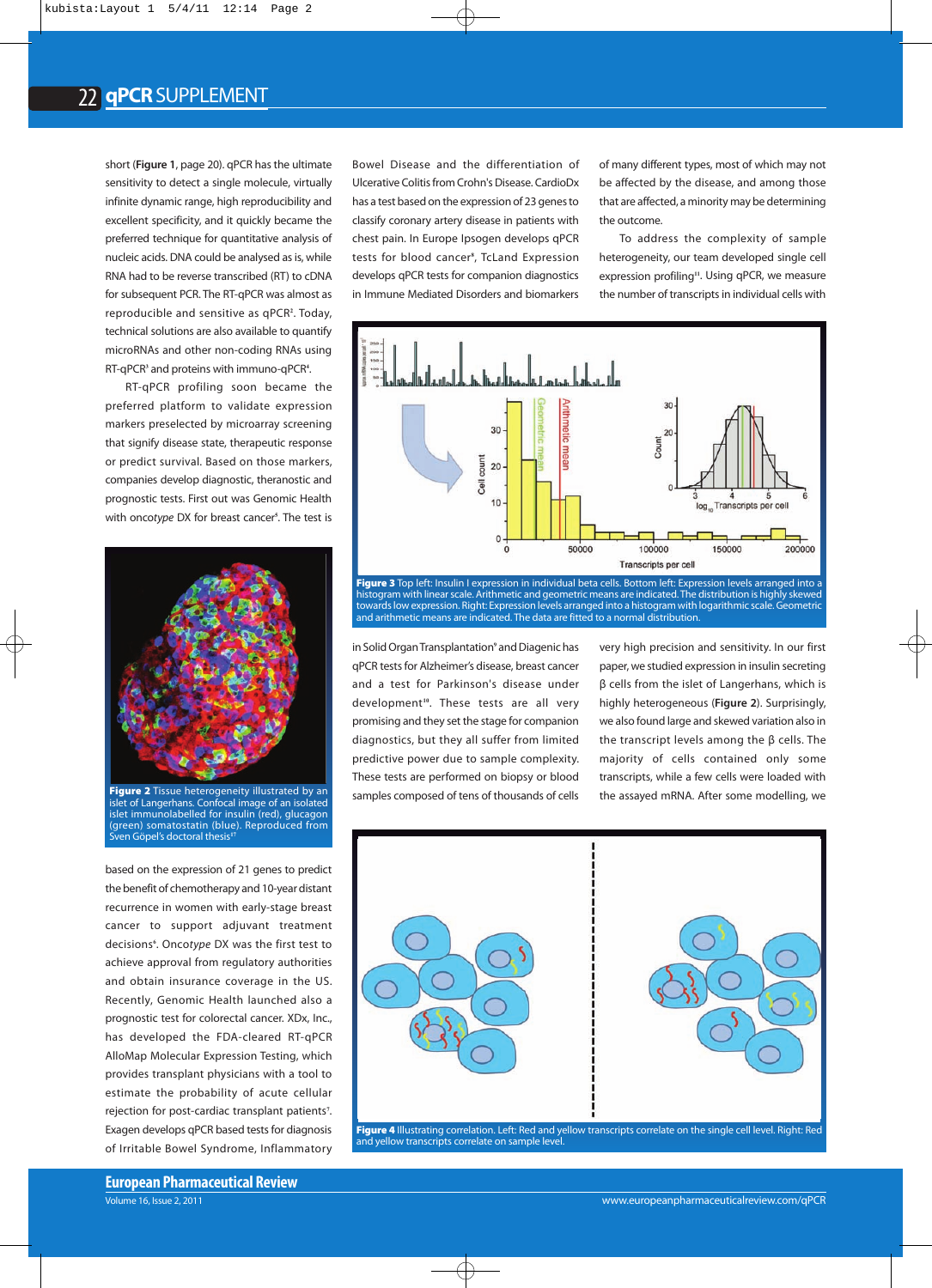

found the variation is consistent with a log normal distribution, i.e., a Gaussian distribution when the transcript levels are presented in logarithmic scale (**Figure 3**, page 22). One consequence of log normal distribution is that the average number of transcripts per cell calculated from a classical experiment performed on many cells does not reflect the activity of the typical or median cell in the population. Rather, the number of transcripts in the typical cell is given by the geometric average, which can only be calculated from single cell studies. In our pioneer work, we measured the expression of five genes per cell and found that four of the genes were expressed

in different cells. Only for two genes, Ins1 and Ins2, did transcript levels correlate, suggesting a mechanism regulates their co-expression. With qPCR, we measure only static distribution of transcripts. Dynamic measurements using fluorescence in situ hybridisation have shown that transcription in eukaryotic cells occurs in bursts**<sup>12</sup>**. Hence, cells with many copies of a particular transcript are those that recently had a transcriptional burst for the corresponding gene, and those genes that have similar transcript levels should have their transcriptional bursts correlated. Notably, Ins1 and Ins2 are located in different chromosomes suggesting rather sophisticated mechanisms regulate transcriptional bursting. From a biological perspective, it makes sense that transcripts needed in equal amount for production of ternary proteins or perhaps part of the same regulatory pathway are coregulated. Hence, correlation of transcript levels on the single cell level is a very strong indication that the genes are involved in the same biological processes. As we shall see, the correlation is a fingerprint of the particular cell type. Notably, correlation of transcription levels among classical samples is much less informative, since genes may be responding independently to a particular condition or stimuli applied (**Figure 4**, page 22).

## **SAFE - EASY - ACCURATE – XRF**

### **Streamlining elemental analysis of pharmaceuticals and dietary supplements**



**No chemicals needed No hazardous waste Unparalleled reliability and accuracy Long lasting calibrations Unmatched repeatability**

**PANalytical B.V.** PO Box 13 7600 AA Almelo The Netherlands T +31 (0)546 534 444 E info@panalytical.com www.panalytical.com

#### **Easy sample preparation**